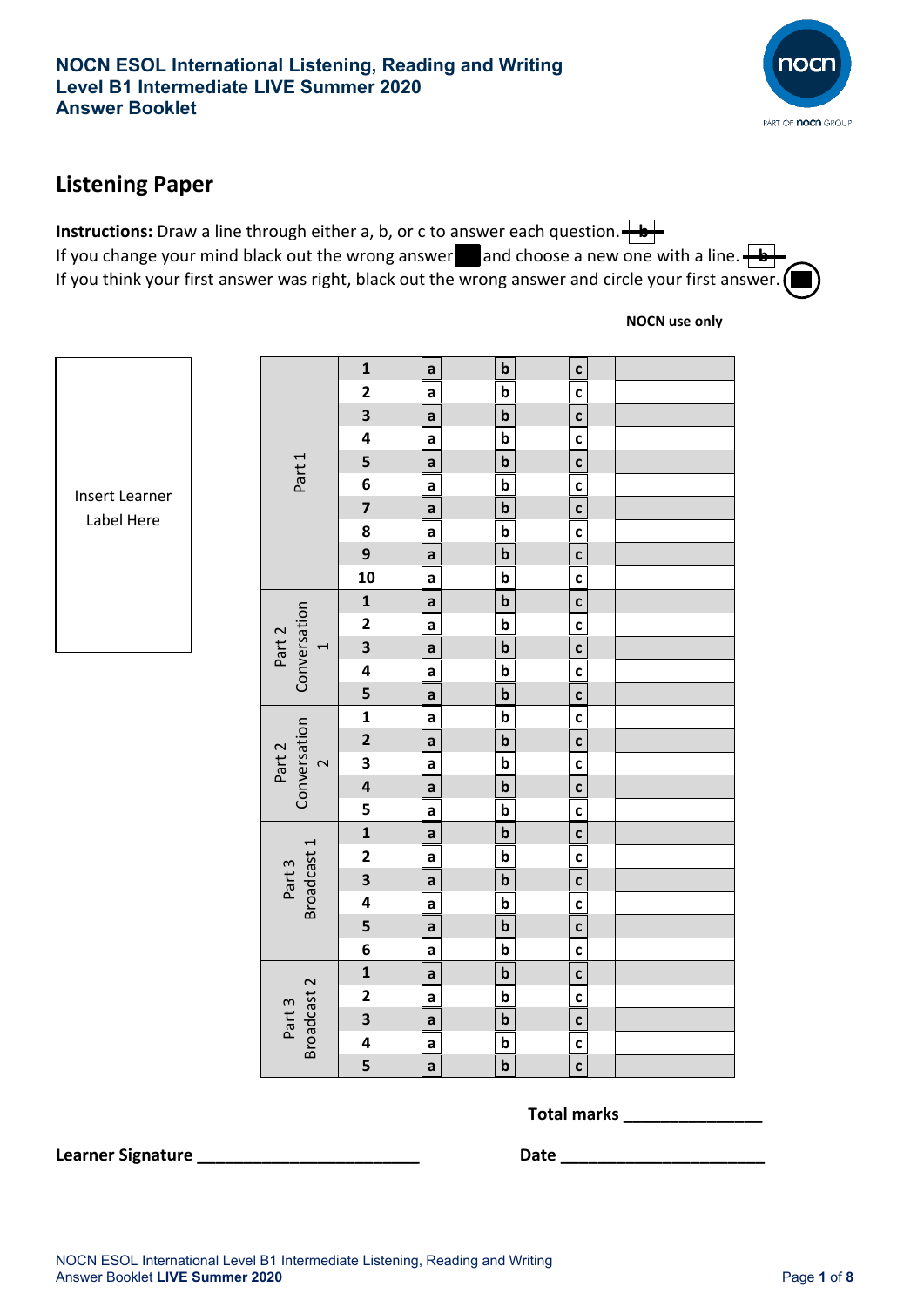

**Page left intentionally blank.**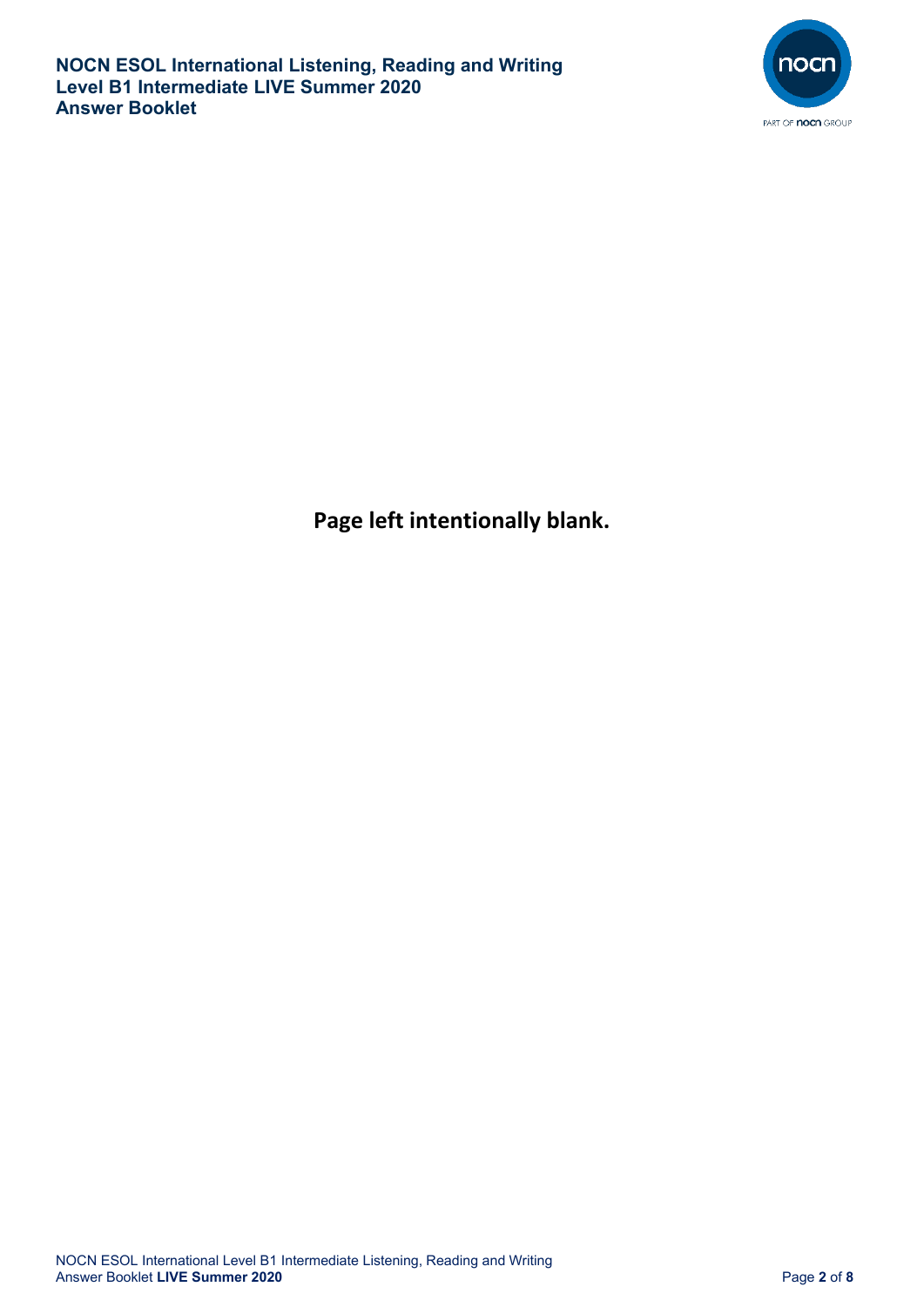

# **Reading Paper**

**Instructions:** Draw a line through either a, b or c to answer each question. –**b-**If you change your mind black out the wrong answer and choose a new one with a line.  $\overline{+b}$ If you think your first answer was right, black out the wrong answer and circle your first answer.

#### **NOCN use only**

| $\mathbf{1}$            | a | $\mathbf b$               | C            |  |
|-------------------------|---|---------------------------|--------------|--|
| $\overline{\mathbf{2}}$ | a | $\mathbf b$               | $\mathbf{C}$ |  |
| 3                       | a | $\mathbf b$               | $\mathbf c$  |  |
| 4                       | a | b                         | $\mathbf c$  |  |
| 5                       | a | $\mathbf b$               | $\mathbf c$  |  |
| 6                       | a | $\mathbf b$               | C            |  |
| $\overline{\mathbf{z}}$ | a | b                         | C            |  |
| 8                       | a | $\mathbf b$               | C            |  |
| 9                       | a | $\mathbf b$               | $\mathbf{C}$ |  |
| 10                      | a | $\mathbf b$               | $\mathbf c$  |  |
| 11                      | a | $\mathbf b$               | C            |  |
| 12                      | a | b                         | C            |  |
| 13                      | a | b                         | $\mathbf c$  |  |
| 14                      | a | $\mathbf b$               | C            |  |
| 15                      | a | $\mathbf b$               | C            |  |
| 16                      | a | b                         | C            |  |
| 17                      | a | $\mathbf b$               | $\mathbf c$  |  |
| 18                      | a | $\boldsymbol{\mathsf{b}}$ | $\mathbf c$  |  |
| 19                      | a | $\mathbf b$               | $\mathbf c$  |  |
| 20                      | a | $\mathbf b$               | C            |  |
| 21                      | a | b                         | $\mathbf c$  |  |
| 22                      | a | $\mathbf b$               | $\mathbf{C}$ |  |
| 23                      | a | $\mathbf b$               | $\mathbf c$  |  |
| 24                      | a | $\mathbf b$               | C            |  |
| 25                      | a | $\mathbf b$               | $\mathbf{C}$ |  |
| 26                      | a | b                         | $\mathbf{C}$ |  |
| 27                      | a | b                         | C            |  |
| 28                      | a | b                         | C            |  |
| 29                      | a | $\mathbf b$               | $\mathbf c$  |  |
| 30                      | a | $\mathbf b$               | C            |  |
| 31                      | a | $\mathbf b$               | $\mathbf c$  |  |

Insert Learner Label Here

**Total marks \_\_\_\_\_\_\_\_\_\_\_\_\_**

**Learner Signature Learner Signature** *Learner Signature*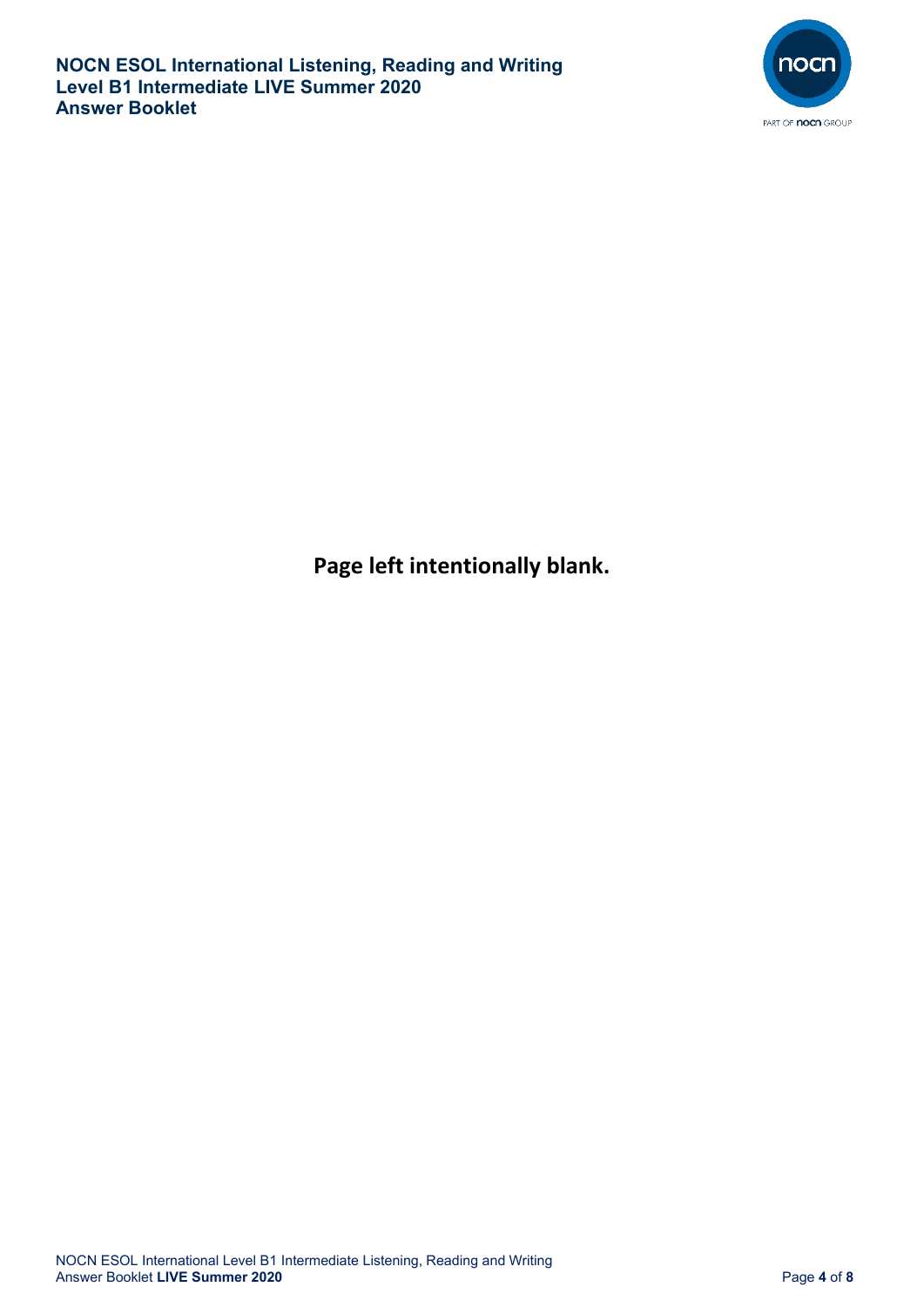

# **ESOL International English Writing Examination Answer Booklet Level B1 Intermediate**

# **Instructions to learners** Check that you have the correct paper. You must write a minimum of **75 – 100** words for **Task 1 AND** You must write a minimum of **100 – 125** words for **Task 2**. Use black or blue ink. Do not use a pencil. You may NOT use a dictionary. There are two tasks. You must attempt both tasks. Formal writing Task 1, you must complete **either** Option 1 **OR** Option 2. Informal writing Task 2, you must complete the set task. Total marks available: 24 Allow time to check your work before the end of the examination. You can ask for more writing paper if required. You have **60 minutes** to finish the examination.

| <b>NOCN USE ONLY</b> |      |  |  |  |
|----------------------|------|--|--|--|
| Task                 | Mark |  |  |  |
| 1                    |      |  |  |  |
| 2                    |      |  |  |  |
| Total                |      |  |  |  |

Learner label here if required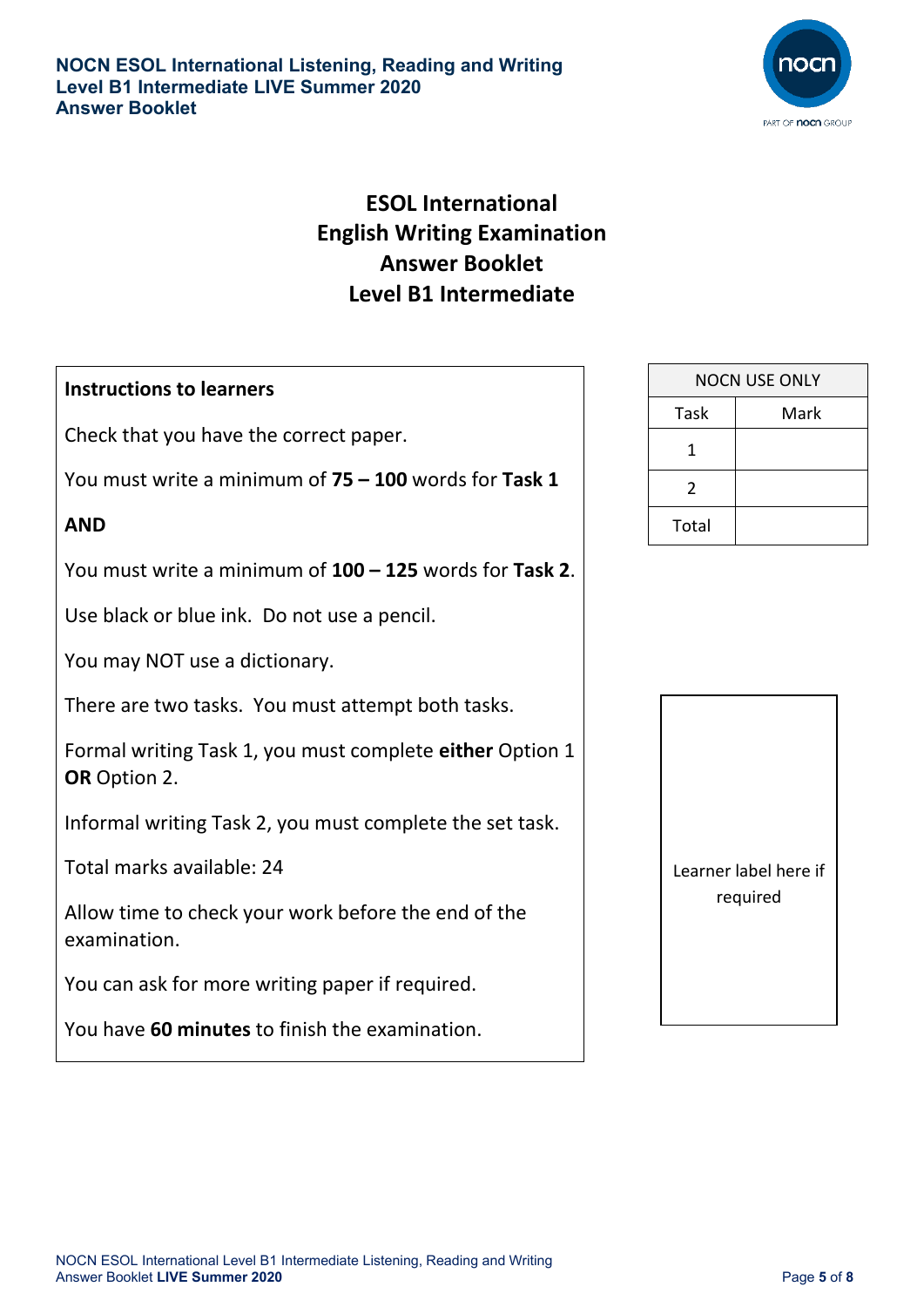

### **Write Formal Writing Task 1 here:**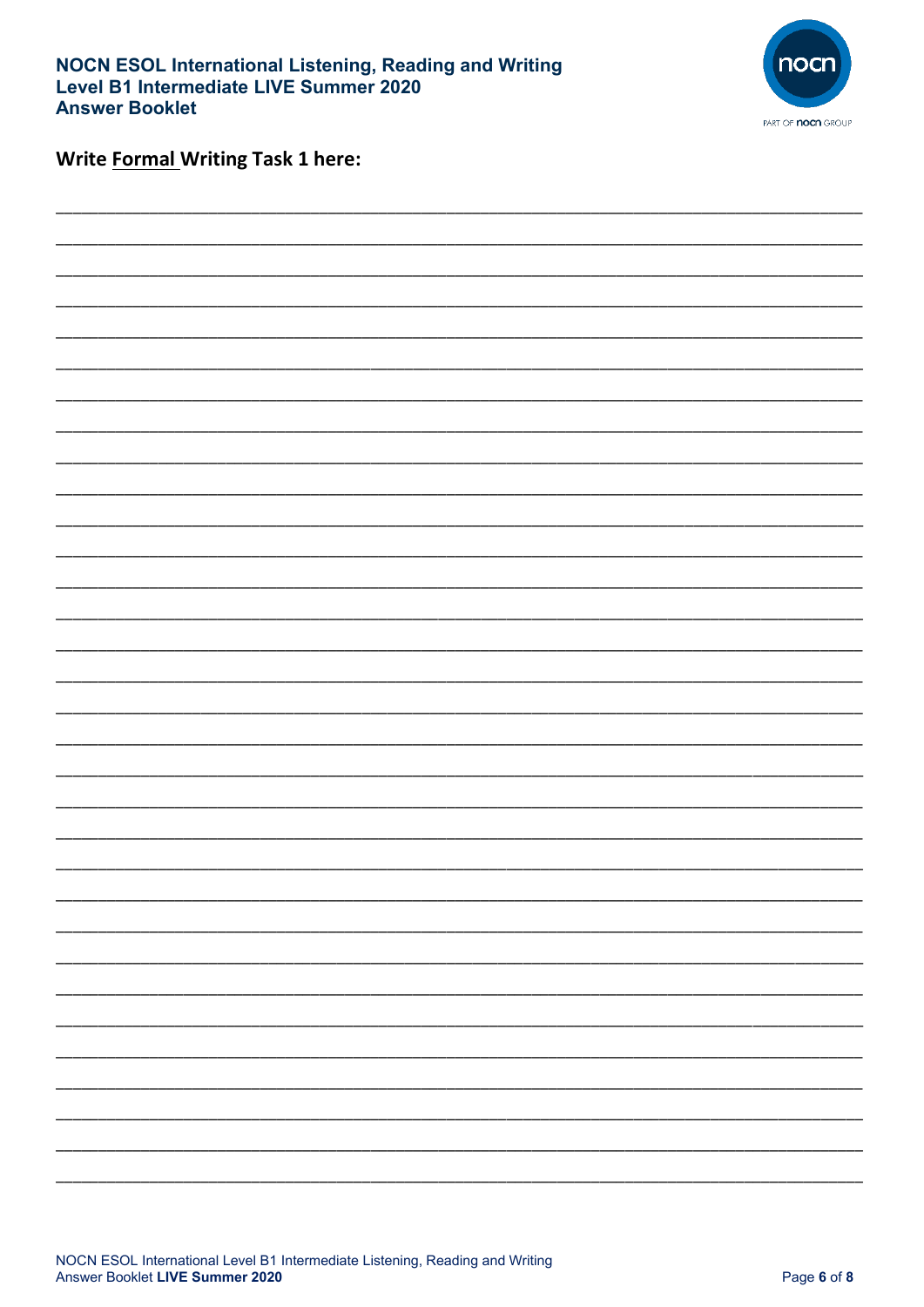

**Write Informal Writing Task 2 here:**